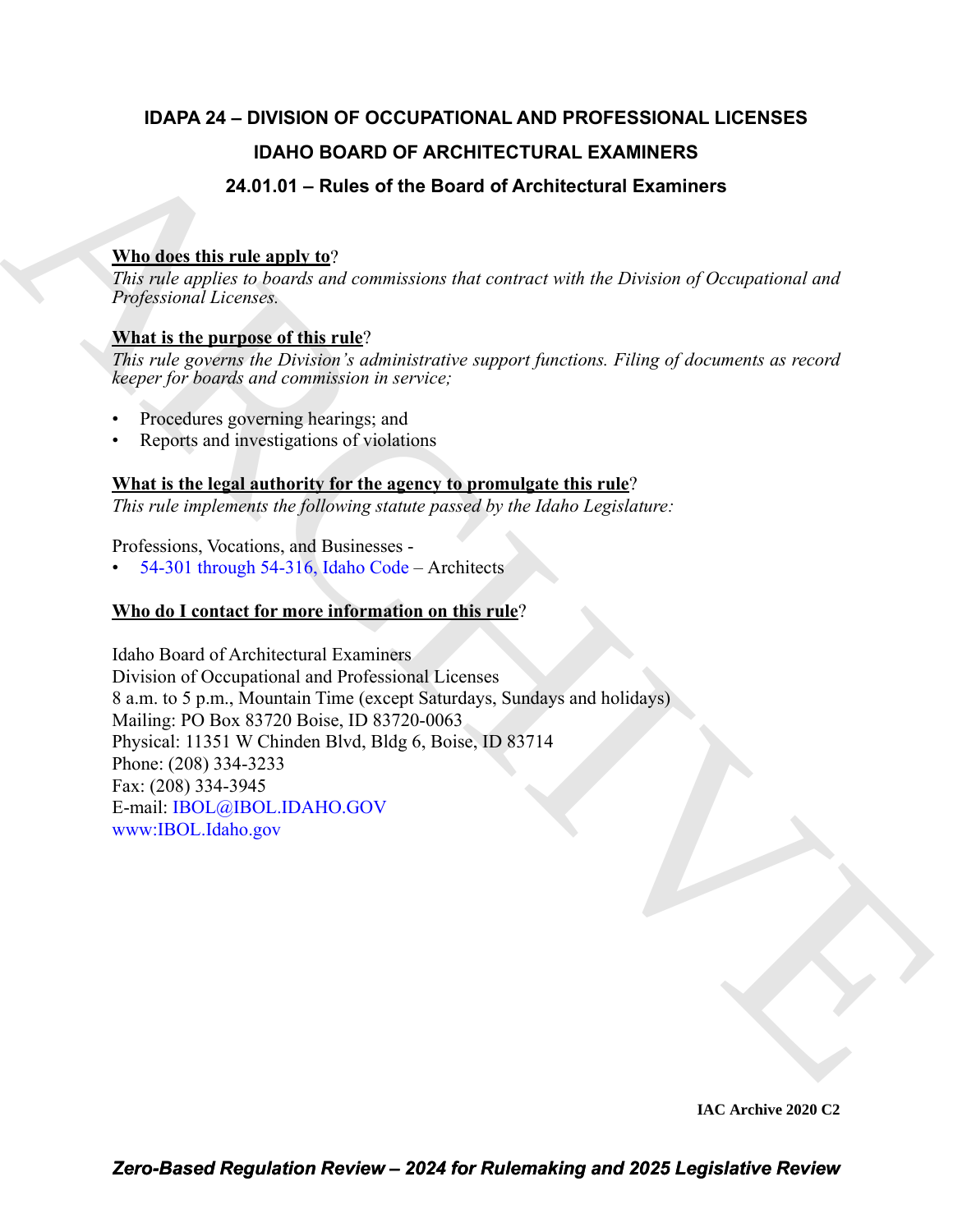# **Table of Contents**

| 24.01.01 - Rules of the Board of Architectural Examiners |  |
|----------------------------------------------------------|--|
|                                                          |  |
|                                                          |  |
|                                                          |  |
|                                                          |  |
|                                                          |  |
|                                                          |  |
|                                                          |  |
|                                                          |  |
|                                                          |  |
|                                                          |  |
|                                                          |  |
|                                                          |  |
|                                                          |  |
|                                                          |  |
|                                                          |  |
|                                                          |  |
|                                                          |  |
|                                                          |  |
|                                                          |  |
|                                                          |  |
|                                                          |  |
|                                                          |  |
|                                                          |  |
|                                                          |  |
|                                                          |  |
|                                                          |  |
|                                                          |  |
|                                                          |  |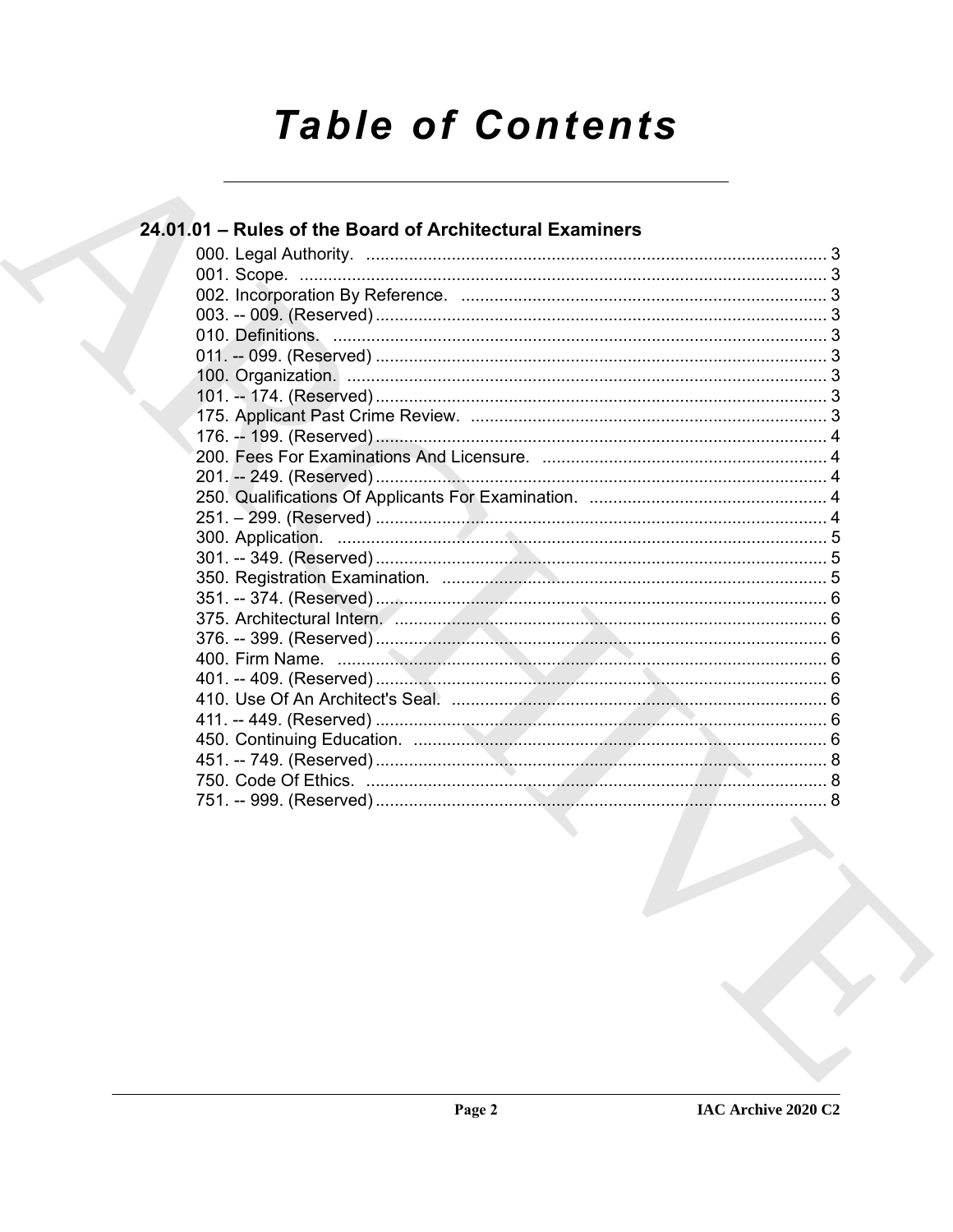# <span id="page-2-0"></span>**IDAPA 24 – DIVISION OF OCCUPATIONAL AND PROFESSIONAL LICENSES**

## <span id="page-2-23"></span><span id="page-2-19"></span>**24.01.01 – RULES OF THE BOARD OF ARCHITECTURAL EXAMINERS**

<span id="page-2-2"></span><span id="page-2-1"></span>

| 000.        |               | LEGAL AUTHORITY.<br>These rules are promulgated pursuant to Section 54-308, Idaho Code.                                                                                                                                                                                                                         | $(7-1-21)T$ |
|-------------|---------------|-----------------------------------------------------------------------------------------------------------------------------------------------------------------------------------------------------------------------------------------------------------------------------------------------------------------|-------------|
| 001.        | <b>SCOPE.</b> | These rules govern the practice of architecture in Idaho.                                                                                                                                                                                                                                                       | $(7-1-21)T$ |
| 002.        |               | <b>INCORPORATION BY REFERENCE.</b><br>The document titled NCARB Rules of Conduct as published by the National Council of Architectural Registration<br>Boards, dated July 2014, is hereby incorporated by reference.                                                                                            | $(7-1-21)T$ |
|             |               | 003. -- 009. (RESERVED)                                                                                                                                                                                                                                                                                         |             |
| 010.        |               | DEFINITIONS.                                                                                                                                                                                                                                                                                                    |             |
|             | 01.           | <b>AXP.</b> Architectural Experience Program.                                                                                                                                                                                                                                                                   | $(7-1-21)T$ |
|             | 02.           | <b>Direct Supervision</b> . Direct supervision of an unlicensed individual in the practice of architecture<br>means the exercise of management, control, authority, responsibility, oversight and guidance over the unlicensed<br>individuals work, activities and conduct.                                     | $(7-1-21)T$ |
|             | 03.           | NAAB. National Architectural Accrediting Board.                                                                                                                                                                                                                                                                 | $(7-1-21)T$ |
|             | 04.           | NCARB. National Council of Architectural Registration Board.                                                                                                                                                                                                                                                    | $(7-1-21)T$ |
|             |               | 011. -- 099. (RESERVED)                                                                                                                                                                                                                                                                                         |             |
| <b>100.</b> |               | ORGANIZATION.                                                                                                                                                                                                                                                                                                   |             |
|             | 01.           | Organization of the Board. At the first meeting of each calendar year, the Board shall organize<br>and elect from its members a Chairman and Vice Chairman, who shall assume the duties of their respective offices<br>immediately upon such selection.                                                         | $(7-1-21)T$ |
|             | 02.           | <b>Board Members and Duties.</b>                                                                                                                                                                                                                                                                                | $(7-1-21)T$ |
|             | a.            | Chairman. The Chairman shall be a voting member of the Board, and when present preside at all<br>meetings, appoint with the consent of the Board, all committees, and shall otherwise perform all duties pertaining to<br>the office of Chairman. The Chairman shall be an ex-officio member of all committees. | $(7-1-21)T$ |
|             | b.            | Vice Chairman. The Vice Chairman shall, in the absence or incapacity of the Chairman exercise the<br>duties and possess all the powers of the Chairman.                                                                                                                                                         | $(7-1-21)T$ |
|             |               | 101. -- 174. (RESERVED)                                                                                                                                                                                                                                                                                         |             |
| 175.        |               | APPLICANT PAST CRIME REVIEW.                                                                                                                                                                                                                                                                                    |             |
|             | 01.           | Review Authority. In reviewing an Applicant for licensure who has been convicted of a felony or<br>misdemeanor as set forth in section $54-314(1)(d)$ Idaho Code, the Board may utilize the follow process and factors to<br>determine the applicant's suitability for licensure:                               | $(7-1-21)T$ |
|             | 02.           | <b>Exemption Review.</b> The exemption review shall consist of a review of any documents relating to<br>the crime and any supplemental information provided by the applicant bearing upon his suitability for registration.<br>The Board may, at its discretion, grant an interview of the applicant.           | $(7-1-21)T$ |
|             | a.            | During the review, the Board shall consider the following factors or evidence:                                                                                                                                                                                                                                  | $(7-1-21)T$ |
|             | i.            | The severity or nature of the crime;                                                                                                                                                                                                                                                                            | $(7-1-21)T$ |
|             |               |                                                                                                                                                                                                                                                                                                                 |             |

## <span id="page-2-18"></span><span id="page-2-14"></span><span id="page-2-13"></span><span id="page-2-5"></span><span id="page-2-4"></span><span id="page-2-3"></span>**010. DEFINITIONS.**

<span id="page-2-16"></span><span id="page-2-15"></span>

| 03. | <b>NAAB.</b> National Architectural Accrediting Board. | $(7-1-21)T$ |
|-----|--------------------------------------------------------|-------------|
|-----|--------------------------------------------------------|-------------|

<span id="page-2-17"></span>

| 04. | <b>NCARB.</b> National Council of Architectural Registration Board. | $(7-1-21)T$ |
|-----|---------------------------------------------------------------------|-------------|
|     |                                                                     |             |

#### <span id="page-2-6"></span>**011. -- 099. (RESERVED)**

#### <span id="page-2-20"></span><span id="page-2-7"></span>**100. ORGANIZATION.**

## <span id="page-2-22"></span><span id="page-2-21"></span>**02. Board Members and Duties**. (7-1-21)T

#### <span id="page-2-10"></span><span id="page-2-8"></span>**101. -- 174. (RESERVED)**

#### <span id="page-2-12"></span><span id="page-2-9"></span>**175. APPLICANT PAST CRIME REVIEW.**

- <span id="page-2-11"></span>**a.** During the review, the Board shall consider the following factors or evidence:  $(7-1-21)T$
- i. The severity or nature of the crime; (7-1-21)T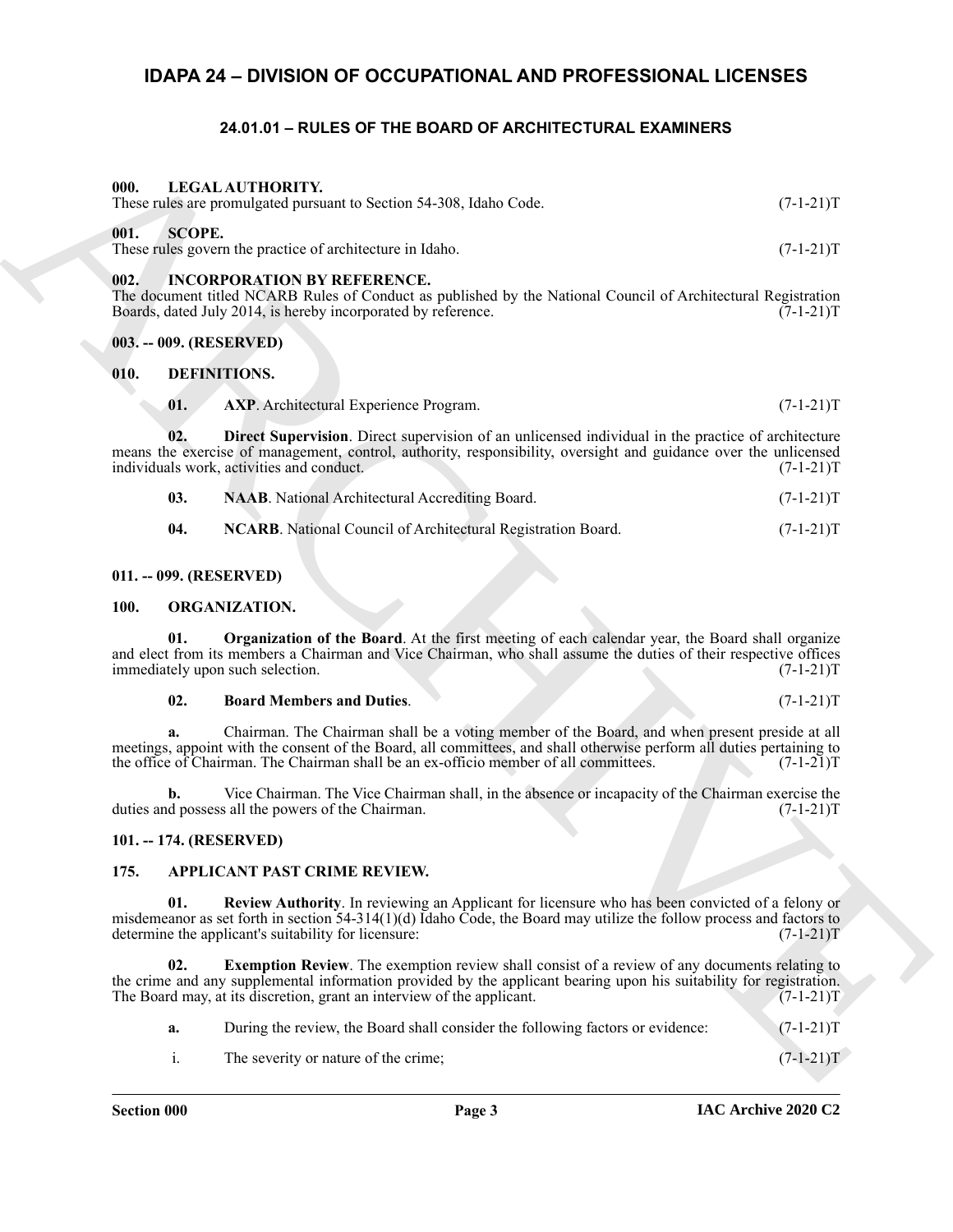| $ii -$ | The period of time that has passed since the crime under review;                          | $(7-1-21)T$ |
|--------|-------------------------------------------------------------------------------------------|-------------|
| iii.   | The number or pattern of crimes or other similar incidents;                               | $(7-1-21)T$ |
| 1V.    | The circumstances surrounding the crime that would help determine the risk of repetition; | $(7-1-21)T$ |
| V.     | The relationship of the crime to the practice of architecture; and                        | $(7-1-21)T$ |

vi. The applicant's activities since the crime under review, such as employment, education, participation in treatment, payment of restitution, or any other factors which may be evidence of current rehabilitation. (7-1-21)T rehabilitation. (7-1-21)T

<span id="page-3-5"></span>**b.** The applicant shall bear the burden of establishing their current suitability for licensure. (7-1-21)T

## <span id="page-3-0"></span>**176. -- 199. (RESERVED)**

<span id="page-3-1"></span>**200. FEES FOR EXAMINATIONS AND LICENSURE.** No refund of fees shall be made.

| FEE TYPE                   | <b>AMOUNT</b><br>(Not to Exceed)           |
|----------------------------|--------------------------------------------|
| Examination                | <b>Established by NCARB</b>                |
| Application                | \$25.00                                    |
| Annual renewal             | \$50.00                                    |
| <b>Endorsement license</b> | \$50.00                                    |
| Temporary license          | \$50.00                                    |
| Reinstatement              | As provided in Section 67-2614, Idaho Code |

 $(7-1-21)T$ 

#### <span id="page-3-2"></span>**201. -- 249. (RESERVED)**

#### <span id="page-3-6"></span><span id="page-3-3"></span>**250. QUALIFICATIONS OF APPLICANTS FOR EXAMINATION.**

<span id="page-3-8"></span><span id="page-3-7"></span>**01. Accredited Degree Applicants**. All applicants for the Architectural Registration Examination (ARE) shall possess a professional degree in architecture from a program that is accredited by the National Architectural Accrediting Board (NAAB) or that is approved by the Board. All applicants for the ARE must have started or completed the Architectural Experience Program (AXP) requirements. (7-1-21) started or completed the Architectural Experience Program (AXP) requirements.

**EVALUATION CONTINUOUS AREA CONTINUOUS CONTINUOUS CONTINUOUS CONTINUOUS CONTINUOUS CONTINUOUS CONTINUOUS CONTINUOUS CONTINUOUS CONTINUOUS CONTINUOUS CONTINUOUS CONTINUOUS CONTINUOUS CONTINUOUS CONTINUOUS CONTINUOUS CONTIN 02. Experience in Lieu of Degree Applicants**. The Board may allow an applicant without an architecture degree to sit for the architecture examination upon determining that such applicant has attained the knowledge and skill approximating that attained by graduation from an accredited architecture curriculum including the submission of a record of eight (8) years or more of experience in architecture work of a character deemed satisfactory by the Board. Said experience may include that necessary for completion of the AXP. Two (2) years of eight (8) or more years of experience may be accepted if determined that such experience is directly related to architecture under the direct supervision of a registered engineer (practicing as a structural, civil, mechanical or electrical engineer in the field of building construction) or a registered landscape architect. At least six (6) years of such experience must be obtained while working under the direct supervision of a licensed architect. A person is qualified for the examination once they have met the experience requirement and started the AXP. (7-1-21)T

#### <span id="page-3-4"></span>**251. – 299. (RESERVED)**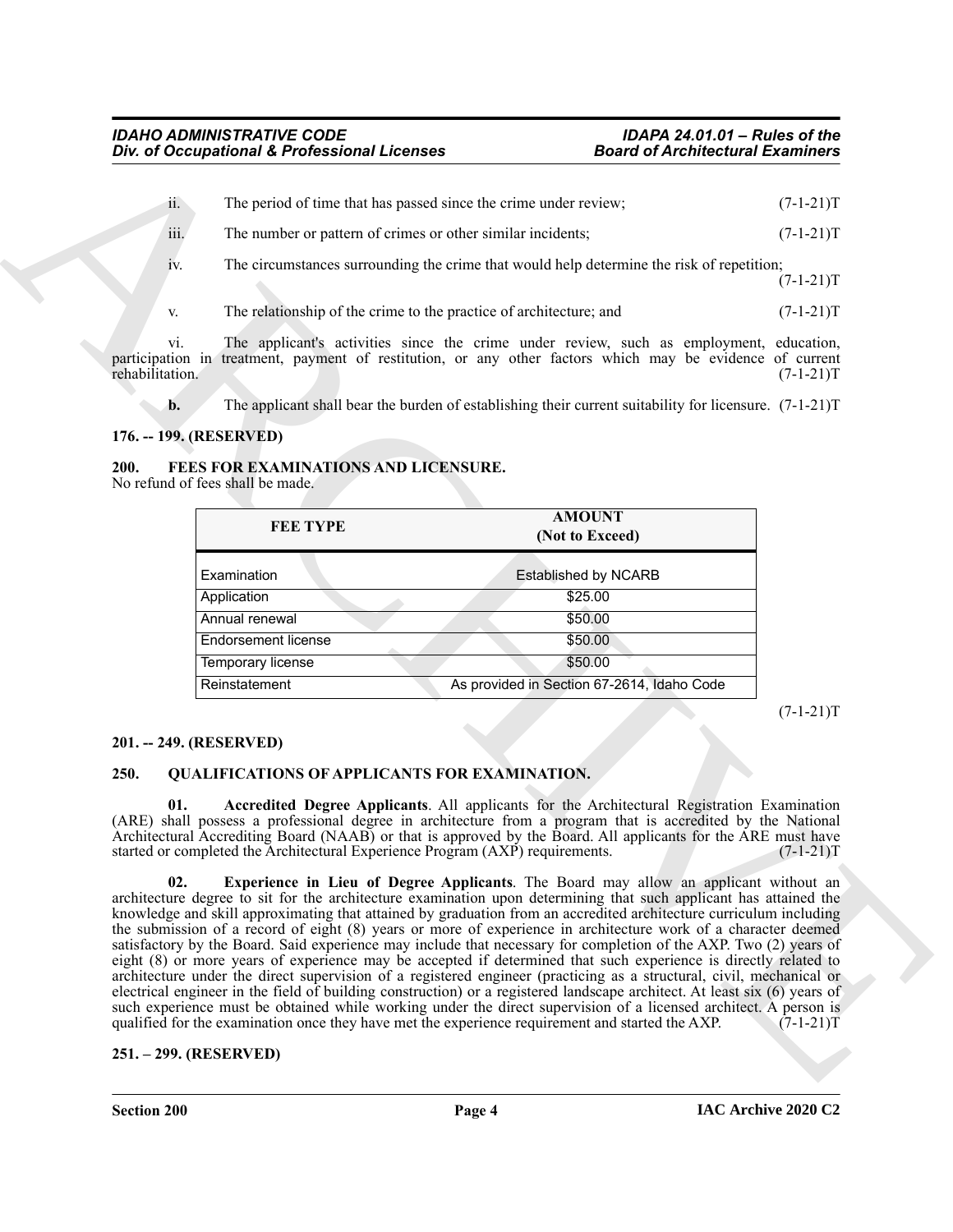#### <span id="page-4-0"></span>**300. APPLICATION.**

#### <span id="page-4-6"></span><span id="page-4-3"></span>**01. Licensure by Examination**. (7-1-21)T

**a.** Application for licensure by examination shall be made on the uniform application form adopted by the Board.  $(7-1-21)T$ the Board. (7-1-21)T

**b.** Applicants shall furnish all information required by the uniform application form and shall include the following:  $(7-1-21)T$ 

i. If applying based upon an accredited degree: Furnish certification of graduation and a certified<br>t of all subjects and grades received for all college courses taken. (7-1-21) transcript of all subjects and grades received for all college courses taken.

ii. If applying based upon experience in lieu of an accredited degree: Furnish statement or statements, of all actual architectural or other applicable experience signed by the person under whose supervision the work was performed, giving kind and type of work done, together with dates of employment. (7-1-21)T performed, giving kind and type of work done, together with dates of employment.

Application shall not be reviewed by the Board until all required information is furnished and the d.<br>(7-1-21)T required fee is paid.

**d.** Applications received less than seven (7) days prior to a Board meeting may be held over to the next meeting. (7-1-21)T next meeting. (7-1-21)T

<span id="page-4-4"></span>**02. Licensure by Endorsement -- Blue Cover**. General requirements. Application shall be accompanied by a current blue cover dossier compiled by the NCARB certifying that the applicant has satisfactorily passed the standard NCARB examinations, or NCARB authorized equivalent and shall include letters, transcripts, and other documents substantiating all statements relative to education and experience made in said application as required by the Board. (7-1-21)T

#### <span id="page-4-5"></span>**03.** Licensure by Endorsement -- Equivalency. (7-1-21)T

**a.** Applicants for licensure by endorsement must submit a complete application, verified under oath, to the Board at its official address. The application must be on the forms approved by the Board and submitted together with the appropriate fee(s) and supporting documentation. (7-1-21) together with the appropriate fee $(s)$  and supporting documentation.

**b.** Applicants shall provide proof of holding a current and valid license issued by another state, a authority recognized by the Board.  $(7-1-21)T$ licensing authority recognized by the Board.

Applicants shall provide proof of satisfactorily passing the NCARB examinations or NCARB lent examination, as determined by the Board. (7-1-21)<sup>T</sup> authorized equivalent examination, as determined by the Board.

#### <span id="page-4-1"></span>**301. -- 349. (RESERVED)**

#### <span id="page-4-7"></span><span id="page-4-2"></span>**350. REGISTRATION EXAMINATION.**

<span id="page-4-8"></span>The Board, having found that the content and methodology of the ARE prepared by NCARB is the most practicable and effective examination to test an applicant's qualifications for registration, adopts the ARE as the single, written and/or electronic examination for registration of architects in this state, and further adopts the following rules with respect thereto: (7-1-21)T

One of Occupational K. Professional Licenses<br>
M. Application Chemistry Results and the material of Architectural Examples of Architectural Scientifics<br>
Architectural to Leading the state of the state of the state of the s **01. When Taken**. The Board will cause the ARE, prepared by NCARB, to be administered to all applicants eligible, in accordance with the requirements of the Board, by their training and education to be examined for registration on dates scheduled by the NCARB. The Board shall cause repeat divisions of the ARE to be administered to qualified candidates on such dates as are scheduled by the NCARB. The ARE examination is a multiple part examination prepared by NCARB. Content of the examination in all of its sections is available from the Board or NCARB. Board or NCARB.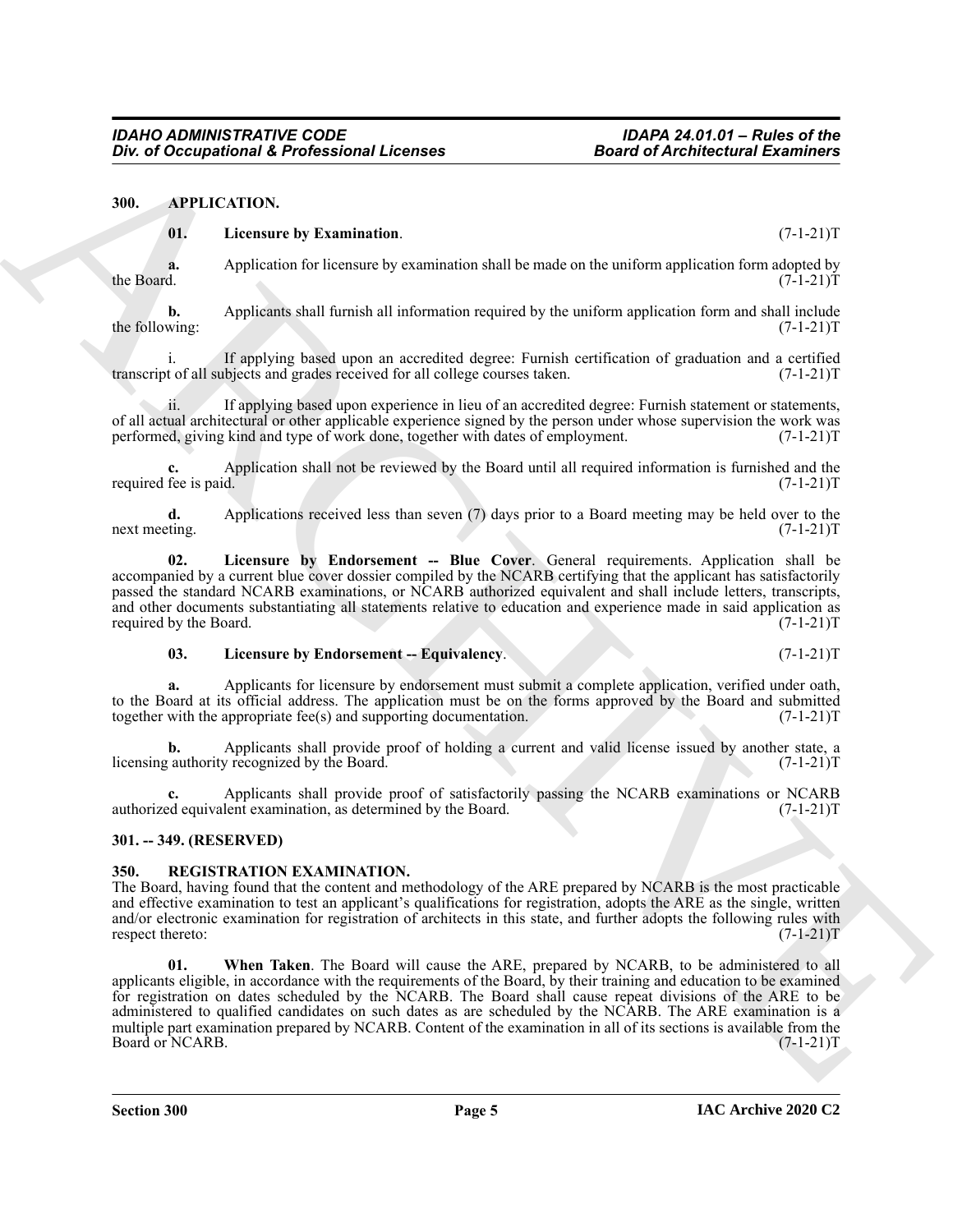#### *IDAHO ADMINISTRATIVE CODE IDAPA 24.01.01 – Rules of the* **Div. of Occupational & Professional Licenses**

<span id="page-5-17"></span><span id="page-5-16"></span>**02. Grading**. The ARE shall be graded in accordance with the methods and procedures recommended by the NCARB. To achieve a passing grade on the ARE, an applicant must receive a passing grade in each division. Grades from the individual division may not be averaged. Applicants will have unlimited opportunities to retake division which they fail except as set forth in these rules. The Board shall accept passing grades of computer administered divisions of the ARE as satisfying the requirements for said division(s) when such examinations are administered as prescribed by the NCARB. (7-1-21)T

For  $\theta$  DCR, Decreasion of Every also the same of Architecture of Architecture in the same of the same of Architecture in the same of Architecture in the same of the same of the same of the same of the same of the same o **03. Passing (ARE)**. To pass the ARE, an applicant must achieve a passing grade on each division. Subject to certain conditions, a passing grade for any division of the ARE shall be valid for five (5) years, after which time the division must be retaken unless all divisions have been passed. The Board may allow a reasonable extension of such period in circumstances where completion of all divisions is prevented by a medical condition, active duty in military service, or other like causes. Approval to take the ARE will terminate unless the applicant has passed or failed a division of the ARE within a period of five (5) years. Any applicant whose approval has so terminated must reapply for approval to take the ARE.  $(7-1-21)T$ 

#### <span id="page-5-0"></span>**351. -- 374. (RESERVED)**

#### <span id="page-5-8"></span><span id="page-5-1"></span>**375. ARCHITECTURAL INTERN.**

An individual may represent themselves as an architectural intern only under the following conditions: (7-1-21)T

<span id="page-5-12"></span>**01.** Supervision. Each architectural intern shall be employed by and work under the direct supervision ho licensed architect. (7-1-21) of an Idaho licensed architect.

| -02.                       |  |  | <b>AXP Enrollment.</b> Each architectural intern shall be enrolled in NCARB's AXP and shall maintain |
|----------------------------|--|--|------------------------------------------------------------------------------------------------------|
| a record in good standing. |  |  | $(7-1-21)T$                                                                                          |

<span id="page-5-11"></span><span id="page-5-9"></span>

| 03. |  | <b>Record.</b> Each architectural intern shall possess either: |  | $(7-1-21)T$ |
|-----|--|----------------------------------------------------------------|--|-------------|
|-----|--|----------------------------------------------------------------|--|-------------|

- **a.** A record with the NCARB establishing that AXP training has been started; or  $(7-1-21)$ T
- <span id="page-5-10"></span>**b.** A record establishing completion of all AXP training regulations as specified by NCARB.  $(7-1-21)T$

**04. Prohibitions**. An architectural intern shall not sign or seal any architectural plan, specification, or other document. An architectural intern shall not engage in the practice of architecture except under the direct supervision of an Idaho licensed architect. (7-1-21)T

#### <span id="page-5-2"></span>**376. -- 399. (RESERVED)**

#### <span id="page-5-15"></span><span id="page-5-14"></span><span id="page-5-3"></span>**400. FIRM NAME.**

**01. Firm Names**. Firm names incorporating the use of names of unlicensed individuals are considered in violation of Section 54-315, Idaho Code. A firm may continue to utilize the name of a retired or deceased formerly licensed architect so long as their unlicensed status is clearly disclosed. (7-1-21) licensed architect so long as their unlicensed status is clearly disclosed.

#### <span id="page-5-4"></span>**401. -- 409. (RESERVED)**

#### <span id="page-5-18"></span><span id="page-5-5"></span>**410. USE OF AN ARCHITECT'S SEAL.**

An architect's seal may be placed on all technical submissions prepared personally by the architect or prepared under the architect's responsible control or as otherwise allowed under the provisions of Section 54-304, Idaho Code. Nothing in this rule shall limit an architect's responsibility to the owner for the work of other licensed professionals to the extent established by contract between the owner and architect. (7-1-21)T

#### <span id="page-5-6"></span>**411. -- 449. (RESERVED)**

#### <span id="page-5-13"></span><span id="page-5-7"></span>**450. CONTINUING EDUCATION.**

In order to protect the public health and safety and promote the public welfare, the Board has adopted the following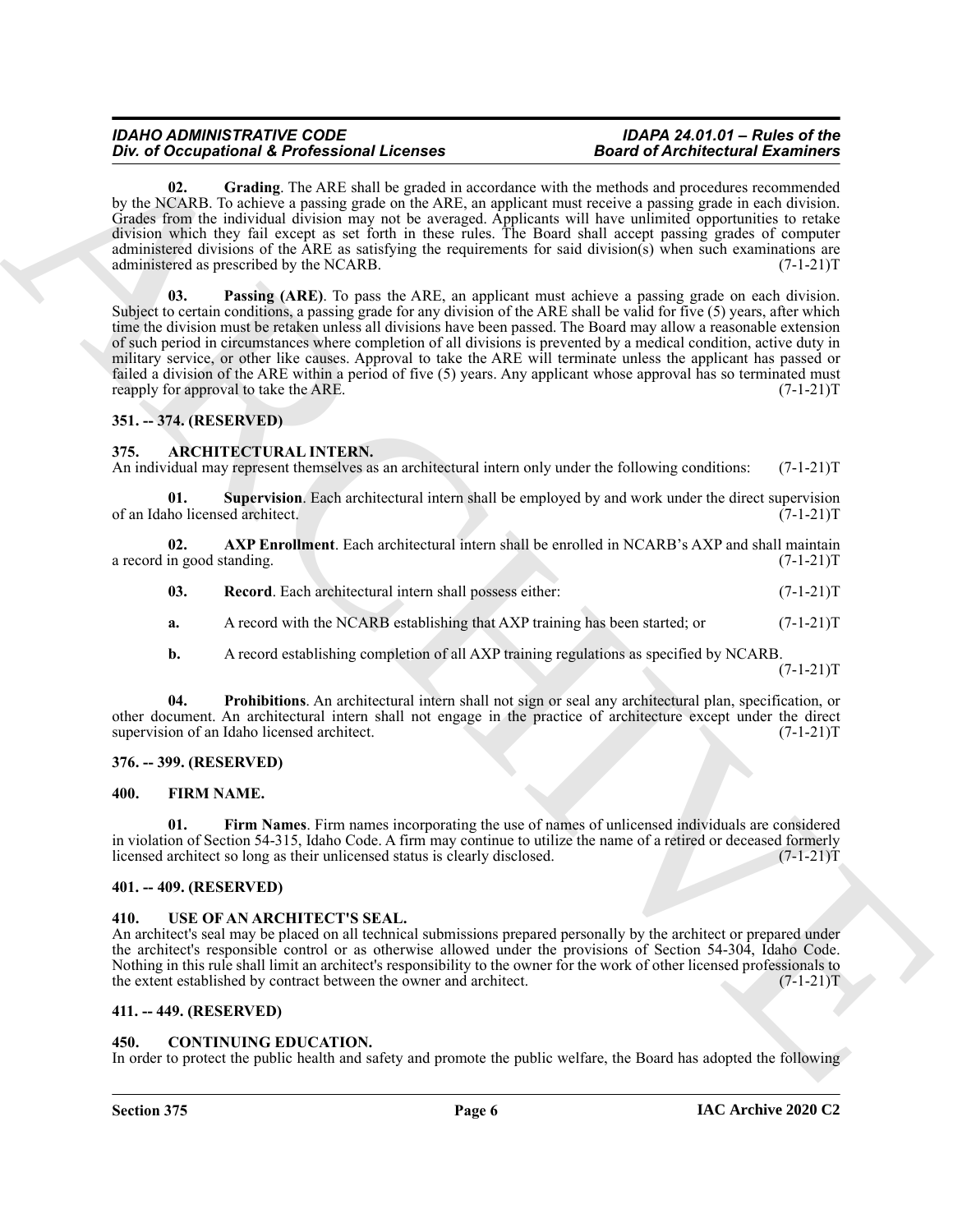#### *IDAHO ADMINISTRATIVE CODE IDAPA 24.01.01 – Rules of the* **Div. of Occupational & Professional Licenses**

<span id="page-6-2"></span>rules for continuing education. (7-1-21) T

**01. Continuing Education Requirement**. Each Idaho licensed architect must successfully complete a minimum of twelve (12) hours of continuing education in architectural health, safety and welfare in the calendar year prior to license renewal. (7-1-21) T

One of Occupational K. Professional Licenses<br>
Also of d Architectural Examples<br>
This is consistent and the continued of the continued of Architectural Examples<br>
This is consistent to continue the continued of the continue **a.** Each licensee will submit to the Board their annual renewal application form and required fees, and will certify that they have complied with annual CE requirements for the previous calendar year. Each licensee will provide to the Board together with their application for reinstatement of an expired license form and required fees, proof of compliance with annual CE requirements for each year that their license was expired. A license that has been canceled for failure to renew may be reinstated in accordance with Section 67-2614, Idaho Code. (7-1-21)T

**b.** A licensee shall be considered to have satisfied their CE requirements for the first renewal of their initial license. Licensees who have failed to meet the annual continuing education requirement may petition the Board for additional time to complete their continuing education requirements.  $(7-1-21)$ T

**c.** A licensee may carryover a maximum of six (6) hours of continuing education to meet the next intimuing education requirement. (7-1-21) year's continuing education requirement.

**d.** One (1) continuing education hour shall be equal to one (1) learning unit, as determined by the hoard. (7-1-21) $T$ American Institute of Architects, or one (1) clock hour of education, as determined by the Board.

<span id="page-6-1"></span>**02. Architectural Health, Safety and Welfare Requirement**. To qualify for continuing education, a course must involve architectural health, safety and welfare, which generally relates to the structural integrity or unimpairedness of a building or building sites and be germane to the practice of architecture. Courses may include the following subject areas: (7-1-21)T following subject areas:

**a.** Legal, which includes laws, codes, zoning, regulations, standards, life safety, accessibility, ethics, e to protect owners and public. (7-1-21)T insurance to protect owners and public.

**b.** Building systems, which includes structural, mechanical, electrical, plumbing, communications, and fire protection. (7-1-21)T security, and fire protection.

**c.** Environmental, which includes energy efficiency, sustainability, natural resources, natural hazards, is materials, weatherproofing, and insulation. (7-1-21) hazardous materials, weatherproofing, and insulation.

**d.** Occupant comfort, which includes air quality, lighting, acoustics, ergonomics.  $(7-1-21)$ T

**e.** Materials and methods, which includes construction systems, products, finishes, furnishings, and equipment.  $(7-1-21)T$ equipment.  $(7-1-21)T$ 

**f.** Preservation, which includes historical, reuse, and adaptation. (7-1-21)T

**g.** Pre-Design, which includes land use analysis, programming, site selection, site and soils analysis, eying.  $(7-1-21)$ T and surveying.

**h.** Design, which includes urban planning, master planning, building design, site design, interiors, d security measures.  $(7-1-21)T$ safety and security measures.

**i.** Construction documents, which includes drawings, specifications, and delivery methods.

 $(7-1-21)T$ 

<span id="page-6-0"></span>**j.** Construction contract administration, which includes contracts, bidding, contract negotiations.  $(7-1-21)T$ 

**03.** Approved Credit. Continuing education courses must be in the subject of architectural health, d welfare and be presented by:  $(7-1-21)T$ safety and welfare and be presented by: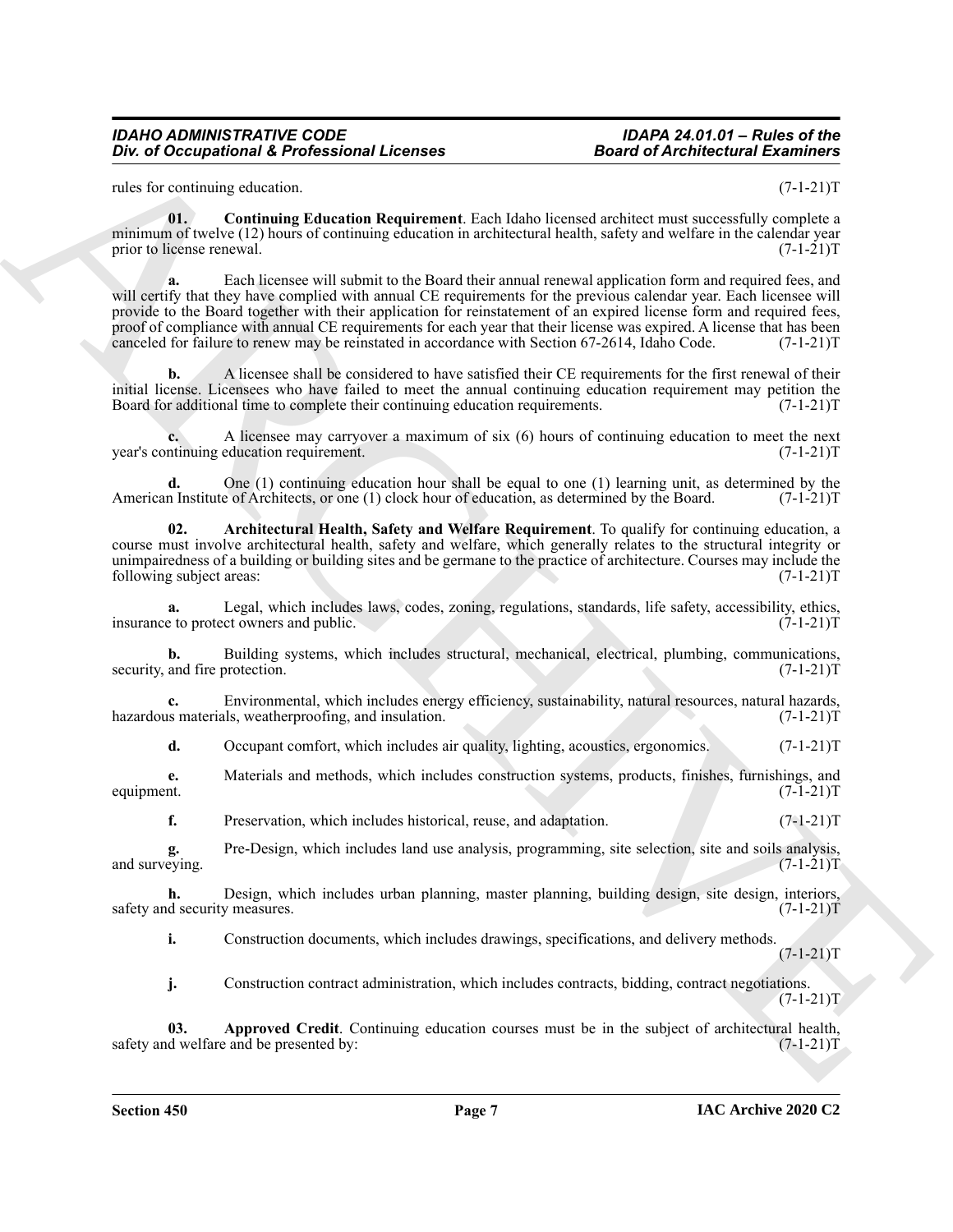**a.** Providers approved by the National Architectural Accreditation Board (NAAB) schools of ure; or (7-1-21)T architecture; or

**b.** Providers approved by the National Council of Architectural Registration Board (NCARB); or  $(7-1-21)T$ 

**c.** Providers approved by the American Institute of Architects (AIA); or  $(7-1-21)$ T

One of Occupational K. Professional Licenses<br>
and A Architectural Examples Consider a procedure and the system of the South Architectural According Book (NAD)  $\tau$  (1911)<br>
Let  $\tau$  (2018)  $\tau$  (2018)  $\tau$  (2018)  $\tau$  (201 **d.** Providers as otherwise approved by the Board. All requests for approval or pre-approval of continuing education credits must be made to the Board in writing and must be accompanied by a statement that includes the name of the instructor or instructors, his or her qualifications, the date, time and location of the course, the specific agenda for the course, the number of continuing education hours requested, and a statement of how the course is believed to be in the nature of architectural health, safety and welfare. (7-1-21)T

<span id="page-7-7"></span>**04. Verification of Attendance**. It shall be necessary for each licensee to maintain verification of attendance by securing authorized signatures or other documentation from the course instructors or sponsoring institution substantiating any and all hours attended by the licensee. This verification shall be maintained by the licensee for a period of five  $(5)$  years and provided to the Board upon request of the Board or its agent.  $(7-1-21)$ T

<span id="page-7-6"></span>**05. Failure to Fulfill the Continuing Education Requirements**. The license will not be renewed for those licensees who fail to certify or otherwise provide acceptable documentation of meeting the CE requirements. Licensees who make a false attestation regarding compliance with the CE requirements shall be subject to disciplinary action by the Board.  $(7-1-21)T$ disciplinary action by the Board.

**06. Exemptions**. A licensed architect shall be deemed to have complied with the CE requirements if the licensee attests in the required affidavit that for not less than ten (10) months of the preceding one (1) year period of licensure, the architect has met one (1) of the following criteria:  $(7-1-21)T$ of licensure, the architect has met one  $(1)$  of the following criteria:

- <span id="page-7-5"></span>**a.** Meets the military exemption set forth in Section 67-2602A, Idaho Code.  $(7-1-21)$ T
- **b.** Is a government employee working as an architect and assigned to duty outside the United States.  $(7-1-21)T$

**c.** Special Exemption. The Board shall have authority to make exceptions for reasons of individual hardship, including health (certified by a medical doctor) or other good cause. The architect must provide any information requested by the Board to assist in substantiating hardship cases. This exemption is granted at the sole discretion of the Board. (7-1-21)T

### <span id="page-7-0"></span>**451. -- 749. (RESERVED)**

#### <span id="page-7-3"></span><span id="page-7-1"></span>**750. CODE OF ETHICS.**

<span id="page-7-4"></span>**01.** Rules of Conduct. The NCARB Rules of Conduct are hereby adopted as the Code of Ethics for all ensed architects. (7-1-21)T Idaho licensed architects.

<span id="page-7-2"></span>**751. -- 999. (RESERVED)**